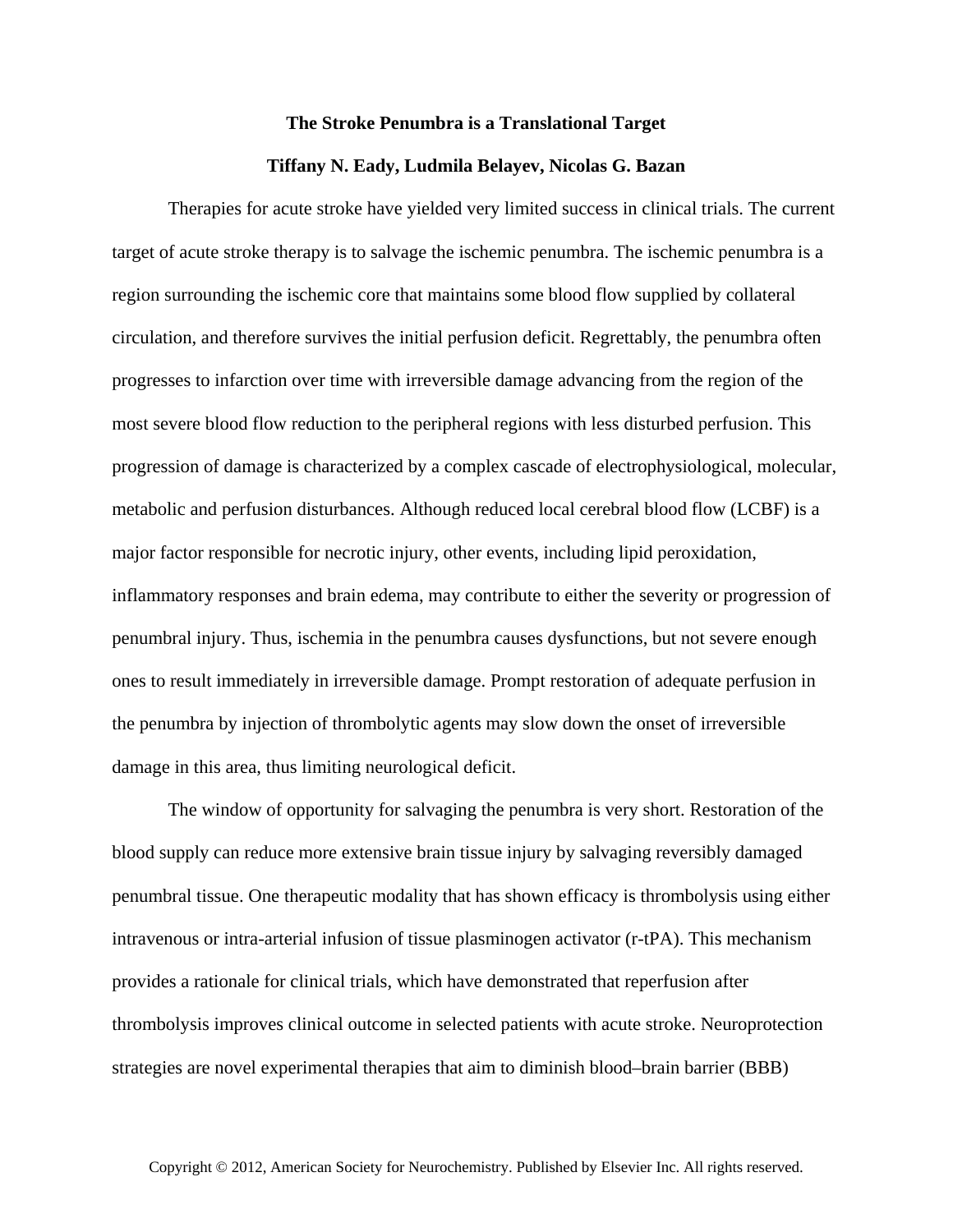breakdown and polymorphonuclear (PMN) activation in the parenchyma, accelerate inflammatory resolution, and downregulate apoptotic cell death. In animal models, intravenously infused docosahexaenoic acid (DHA) provides an expanded time window of penumbra protection with neurological recovery after middle cerebral artery occlusion (MCAO) (Belayev et al., 2011).

Imaging the penumbra is a new strategy for detecting tissue at risk. It has been reported that roughly half of all acute ischemic patients still have penumbral tissue 18 hours after stroke on magnetic resonance imaging (MRI), and as such these areas are potentially salvageable. Yet, due to comorbid conditions and contraindications, only 8% of all ischemic stroke patients are eligible for treatment with r-tPA. The remaining patients have potentially salvageable tissue with no medical means to increase the chance of survival. The penumbra has traditionally been studied by positron emission tomography (PET) and single photon emission computed tomography (SPECT), but recently magnetic resonance imaging (MRI) techniques have also allowed us to gain insight into the mechanisms underlying ischemia. Cerebral blood flow techniques such as PET and SPECT have been shown to correlate with clinical outcome and have been used with success for clinical trials. More recently, the hypoxic ligand  $^{18}F$ fluoromisonidazole (FMISO) and the neuronal receptor ligand  $^{11}$ C-flumazenil (FMZ) have been used to refine the capability of PET to identify the penumbra. The use of <sup>18</sup>F-FMISO PET with quantitative three-dimensional mapping of the penumbra in acute ischemic stroke patients, grouped by time since stroke onset, demonstrates a central to peripheral evolution of infarction with eventual loss of the penumbra. CT perfusion has great promise as a diagnostic tool due to its ability to deliver reliable perfusion maps accurately. The passage of the contrast agent through the brain can be recorded, and parametric maps of cerebral blood volume and flow, as well as